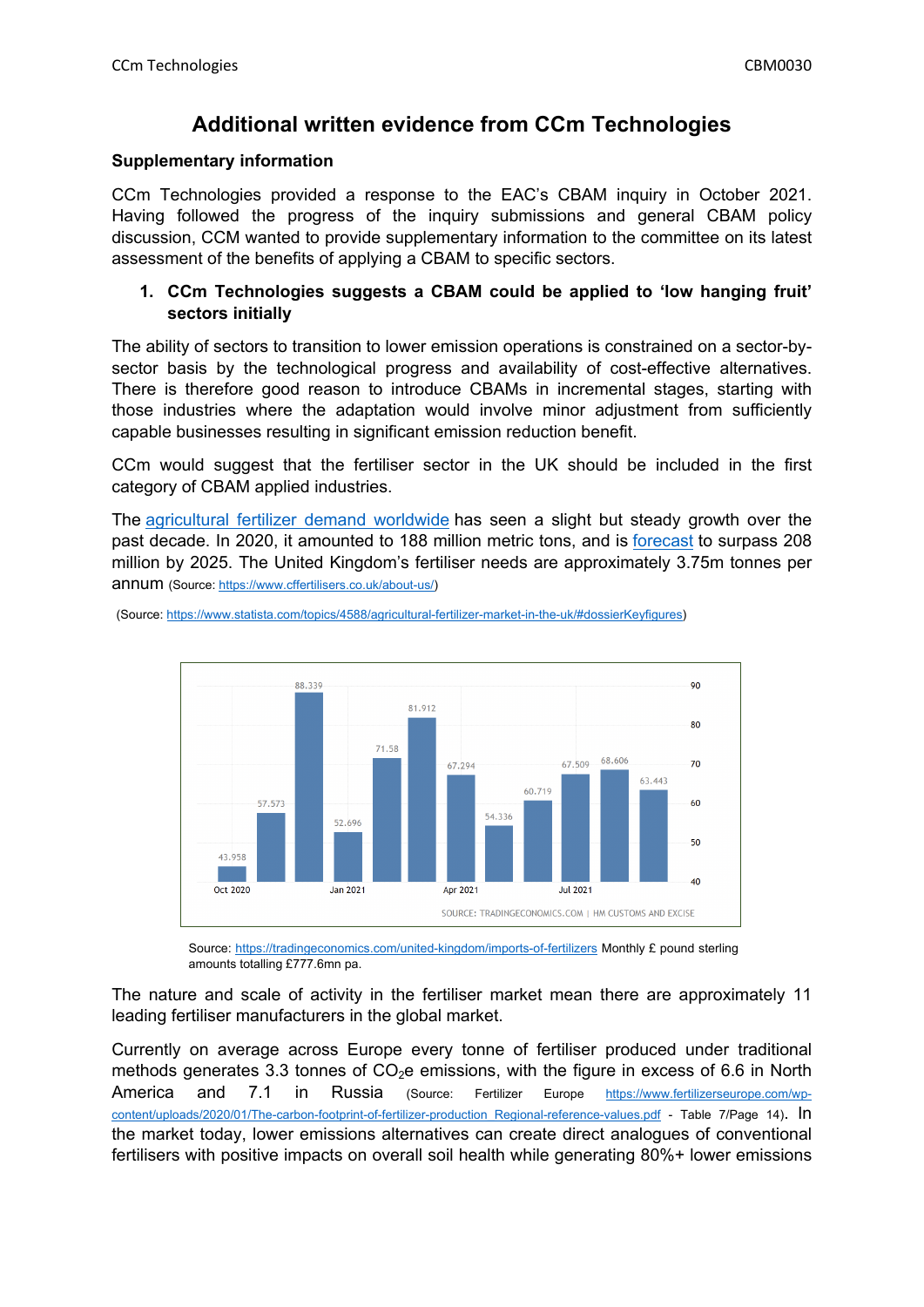ranging from 200kg per tonne to in some cases "Climate Positive" outcomes, critically produced at a cost competitive price.

By switching to biogenically derived alternatives for agricultural resourcing, the UK would save over half a billion tonnes of  $CO<sub>2</sub>e$  emissions by 2050.

The introduction of a CBAM to this sector would accelerate the adoption of less polluting alternatives, while helping the UK meet its emissions targets. As fertiliser falls into the Scope 3 carbon emissions category of many food retailers and manufacturers, it would also improve overall consumer footprints across the UK.

## **2. CBAM application is in line with the improving regulatory environmental in Europe**

CCm would highlight that the introduction of a CBAM is in line with progress being made in the European Union to incentivise the adoption of carbon reduction techniques while remaining competitive.

In its 'Fit for 55' package, the EU has proposed a new carbon border adjustment mechanism alongside revision and extension to the ETS. Recent Circular Economy legislation has also encouraged European firms to recover nutrients from waste processes thereby encouraging lower emissions fertiliser derived from captured waste carbon and repurposed industrial or water waste.

We would emphasise that rather than act as a measure to undermine competitiveness, the lack of application of a CBAM means domestic UK industry could end up acting slower than European counterparts and be punished for goods that embody more carbon in their manufacture.

## **3. Data collection available today can support accurate assessment of carbon emissions in products**

When designing a CBAM it's important to accurately understand the emissions being produced or captured as part of product manufacture.

CCm Technologies also wish to highlight the increased appetite for, and availability of, data relating to emissions reduction. Many of the most recent business pledges to net zero rely on accurate emissions reduction reporting, including the Race to Net Zero and The Amazon Climate Pledge.

At CCm, data collection is part and parcel of our carbon capture and fertiliser manufacture process. We have developed a cloud-based data platform delivering a full audit trail that enables businesses to accurately understand the contribution they're making to the climate crisis by providing integrity and validation to their net zero ambitions and critically, the impact on their Scope 3 carbon emissions (see last page pf document).

Rather than see CCm's data capture as an outlier, this reflects a trend in increased data recording and reporting, crucial to validating the efforts of UK PLC. With Transition Plans and TCFDs already being introduced in the UK alongside the business practices we're seeing in the field, data capture on the scale necessary to accurately assess emissions should not be seen as a significant hurdle to overcome, particularly in sectors such as fertiliser.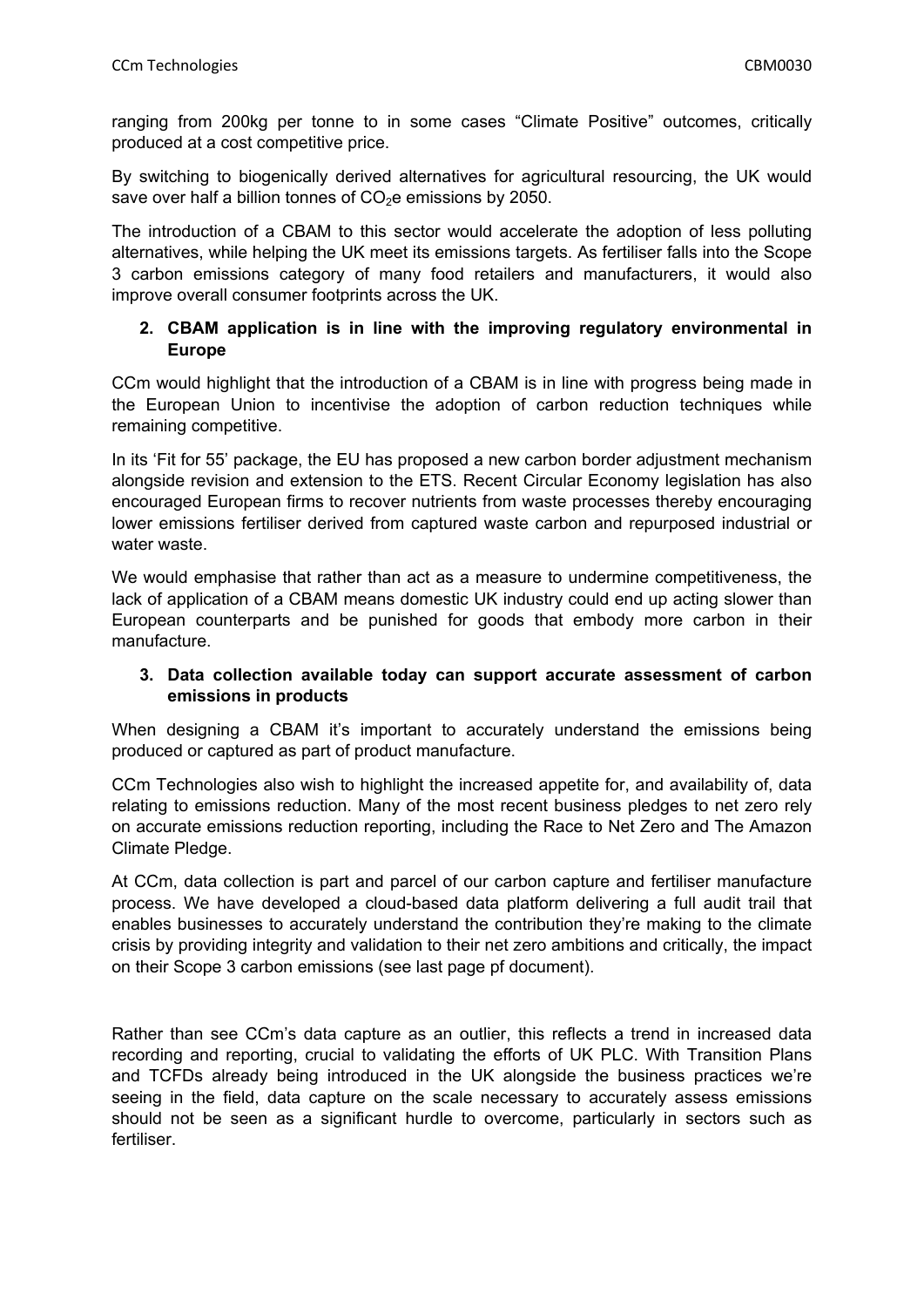Figure 1: An example of the dashboard provided to CCm partners. This includes data about CO2 sequestered emission related (along the top). The dashboard provides links to the reporting and monitoring activities associated with the partnership